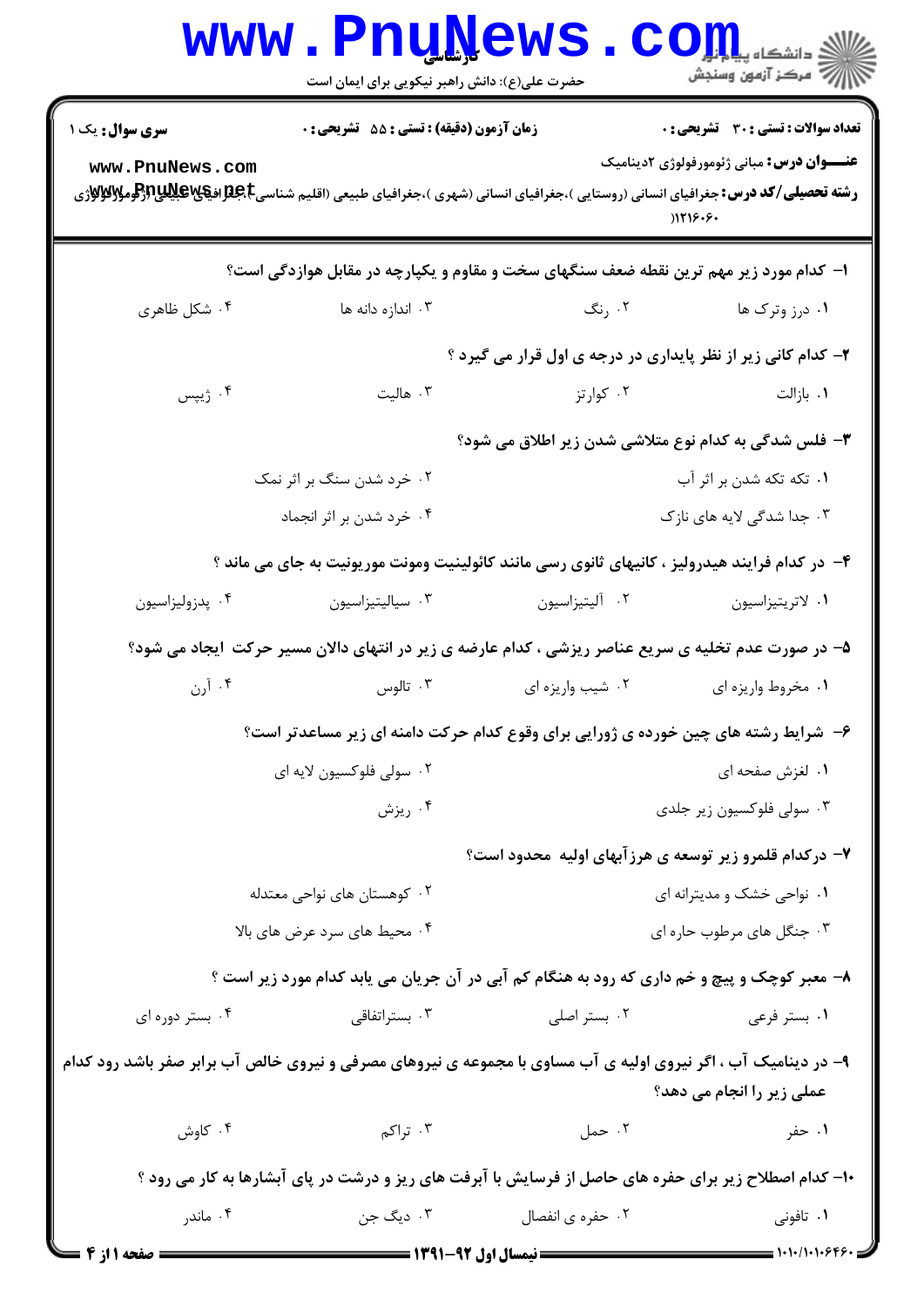|                                                                                                                       | <b>www.PnuNews</b><br>حضرت علی(ع): دانش راهبر نیکویی برای ایمان است                                                                               |                     | $\bullet$ $\mathbf{CO}_{\rm min}^{\rm max}$<br>رآ - مرڪز آزمون وسنڊش |  |  |  |
|-----------------------------------------------------------------------------------------------------------------------|---------------------------------------------------------------------------------------------------------------------------------------------------|---------------------|----------------------------------------------------------------------|--|--|--|
| <b>سری سوال : ۱ یک</b>                                                                                                | زمان آزمون (دقيقه) : تستى : 55 آتشريحى : 0                                                                                                        |                     | <b>تعداد سوالات : تستی : 30 ٪ تشریحی : 0</b>                         |  |  |  |
| www.PnuNews.com                                                                                                       | <b>رشته تحصیلی/کد درس:</b> جغرافیای انسانی (روستایی )،جغرافیای انسانی (شهری )،جغرافیای طبیعی (اقلیم شناسی <b>E،طبلاتیاشی از (عومولالاتولان</b> ژی |                     | <b>عنـــوان درس:</b> مبانی ژئومورفولوژی ۲دینامیک<br>1119.9(          |  |  |  |
| ۱۱- تشکیل و تحول پیچان رودهای آزاد محصول نابرابری کدام عامل در دو طرف رودخانه است ؟                                   |                                                                                                                                                   |                     |                                                                      |  |  |  |
| ۰۴ سرعت جريان                                                                                                         | ۰۳ میزان رسوب                                                                                                                                     | ۰۲ عمق              | ۰۱ جنس زمین                                                          |  |  |  |
|                                                                                                                       | <b>۱۲</b> - در دشت های باز ،جابه جایی رسوب ها به سمت کدام قلمرو زیر است؟                                                                          |                     |                                                                      |  |  |  |
|                                                                                                                       | ۰۲ گودترین نقطه ی حوضه                                                                                                                            |                     | ١. خط القعر                                                          |  |  |  |
|                                                                                                                       | ۰۴ گردنه ها                                                                                                                                       |                     | ۰۳ ساحل                                                              |  |  |  |
|                                                                                                                       | ۱۳- پادگانه ها با منشاء ایزوستازی در کدام قلمرو زیر شکل می گیرد ؟                                                                                 |                     |                                                                      |  |  |  |
|                                                                                                                       | ۰۲ حوضه های داخلی                                                                                                                                 |                     | ۰۱ نواحی کوهستانی                                                    |  |  |  |
|                                                                                                                       | ۰۴ دشت های وسیع                                                                                                                                   |                     | ۰۳ مجاور حوضه های آبریز خارجی                                        |  |  |  |
|                                                                                                                       |                                                                                                                                                   |                     | ۱۴– حجم رسوب در کدام قسمت مخروط افکنه بیشتر است؟                     |  |  |  |
| ۰۴ رأس                                                                                                                | ۰۳ قاعده                                                                                                                                          | ۰۲ کناره ها         | ۰۱ مرکز                                                              |  |  |  |
|                                                                                                                       | ۱۵– در کدام نوع پادگانه ی زیر ، ارتباط فیزیکی قطعات در طرفین و کف دره ی رود برقرار است ؟                                                          |                     |                                                                      |  |  |  |
| ۰۴ نامتقارن                                                                                                           | ۰۲ متداخل متداخل بوده استقاطع در این متقاطع استفاده بود و متابع استفاده بود استفاده بود استفاده بود ا                                             |                     | ۰۱ مطبق                                                              |  |  |  |
| ۱۶– اگر شبکه اصلی به سمت پایین رود شاخه های بیشتری دریافت کند برای شیب عمومی بستر در این محدوده چه اتفاقی می<br>افتد؟ |                                                                                                                                                   |                     |                                                                      |  |  |  |
| ۰۴ نامنظم می شود                                                                                                      | ۰۳ کاهش می یابد                                                                                                                                   | ۰۲ تغییر نمی کند    | ٠١ افزايش مي يابد                                                    |  |  |  |
|                                                                                                                       |                                                                                                                                                   |                     | ۱۷-۔ تنظیم نیمرخ تعادل طولی بستر رود در کدام جهت زیر صورت می گیرد ؟  |  |  |  |
| ۰۴ قهقرایی                                                                                                            | ۰۳ جانبی                                                                                                                                          | ۰۲ پیشرونده         | ۰۱ نزولی                                                             |  |  |  |
|                                                                                                                       |                                                                                                                                                   |                     | 18– کدام ویژگی زیر در اینلندسیس ها دیده می شود؟                      |  |  |  |
| ۰۴ پراکندگی زیاد                                                                                                      | ۰۳ نیمرخ کوژ                                                                                                                                      | ۰۲ شیب تند          | ۰۱ پهنای محدود                                                       |  |  |  |
|                                                                                                                       |                                                                                                                                                   |                     | ۱۹- در کدام نوع یخچال زیر ، میزان یخرفتهای سطحی به حداقل می رسد؟     |  |  |  |
| ۰۴ فلاتی                                                                                                              | ۰۳ محلی $\cdot$                                                                                                                                   | ۰۲ دره ای           | ۰۱ کوهستانی                                                          |  |  |  |
| +۲- آستانه ی سرعت برای اعمال فرسایشی باد در مناطق خشک کدام مقدار زیر است؟                                             |                                                                                                                                                   |                     |                                                                      |  |  |  |
| ۴. ۴۵ متر بر دقیقه                                                                                                    | ۰۳ متر بر ثانیه                                                                                                                                   | ۰۲ ۲٫۵ متر بر دقیقه | ۰۱ ۴/۵ متر بر ثانيه                                                  |  |  |  |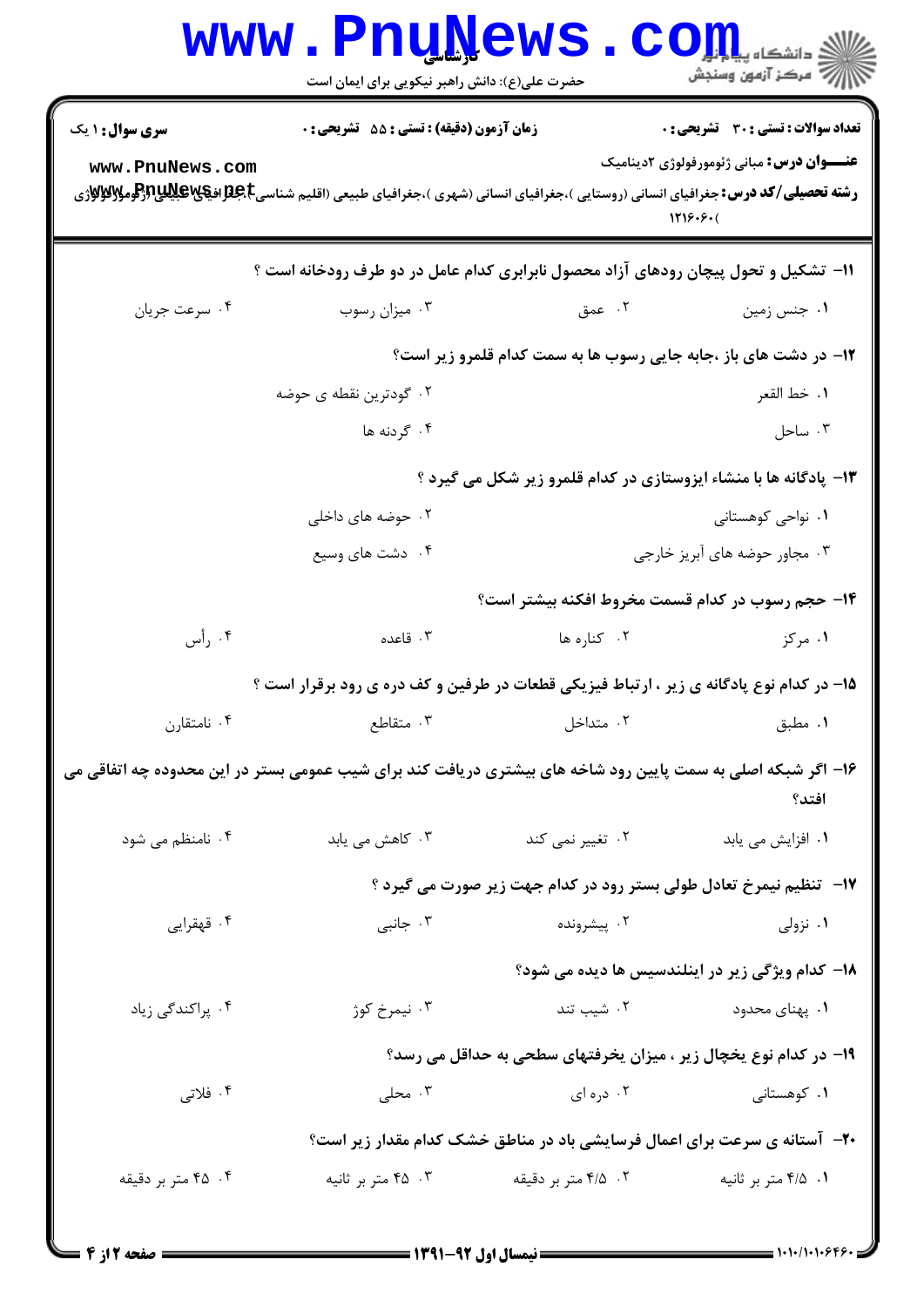|                          | WWW.PnuNews.com<br>حضرت علی(ع): دانش راهبر نیکویی برای ایمان است                                                                                       |                                                                              | /// مرکز آزمون وسنجش                             |  |  |
|--------------------------|--------------------------------------------------------------------------------------------------------------------------------------------------------|------------------------------------------------------------------------------|--------------------------------------------------|--|--|
| <b>سری سوال : ۱ یک</b>   | زمان آزمون (دقیقه) : تستی : 55 آتشریحی : 0                                                                                                             |                                                                              | تعداد سوالات : تستي : 30 - تشريحي : 0            |  |  |
| www.PnuNews.com          |                                                                                                                                                        |                                                                              | <b>عنـــوان درس:</b> مبانی ژئومورفولوژی ۲دینامیک |  |  |
|                          | <b>رشته تحصیلی/کد درس:</b> جغرافیای انسانی (روستایی )،جغرافیای انسانی (شهری )،جغرافیای طبیعی (اقلیم شناسیC <del>)&amp;RR فیایالایا(آو</del> مولالاواژی |                                                                              | 1719.9(                                          |  |  |
|                          |                                                                                                                                                        | <b>۲۱</b> - کدام عارضه ی پیکر شناختی زیر محصول اعمال کاوشی باد است؟          |                                                  |  |  |
| ۰۴ هرم ماسه ای           |                                                                                                                                                        | ۰۱ برخان مسلسل ۲۰ تبکا است. ۲۰ توت                                           |                                                  |  |  |
|                          |                                                                                                                                                        | ۲۲- ساده ترین و ابتدایی ترین اشکال تراکمی باد کدام عارضه ی زیر است؟          |                                                  |  |  |
|                          | ۰۲ دشت ریگی                                                                                                                                            |                                                                              | ۰۱ پیکان ماسه ای                                 |  |  |
|                          | ۰۴ ياردانگ                                                                                                                                             |                                                                              | ۰۳ تخته سنگ قارچی شکل                            |  |  |
|                          |                                                                                                                                                        | ۲۳- کدام عامل زیر سبب شکل گیری عارضه ی برخان نامتقارن می شود؟                |                                                  |  |  |
| ۰۴ وزش بادهای مسلط       | ۰۳ وزش بادهای فرعی                                                                                                                                     | ۰۲ تغییر ارتفاع باد                                                          | ٠١ تغيير سرعت باد                                |  |  |
|                          |                                                                                                                                                        | <b>34</b> - از نظر اعمال فرسایشی ، کدام ویژگی باد اهمیت بیشتری دارد ؟        |                                                  |  |  |
| ۰۴ جهت                   | ۰۳ ارتفاع                                                                                                                                              | ۰۲ فراوانی                                                                   | ۰۱ سرعت                                          |  |  |
|                          | ۲۵–از نظر دینامیکی زمان عبور دو قله پیاپی موج آب نسبت به یک نقطه ثابت توسط کدام اصطلاح زیر نشان داده می شود؟                                           |                                                                              |                                                  |  |  |
| ۰۴ سرعت                  | ۰۳ طول $\cdot$                                                                                                                                         | ۰۲ دوره                                                                      | ۰۱ عرض                                           |  |  |
|                          |                                                                                                                                                        | ۲۶- تغییرات فشار وارده بر سطح استران  ناشی از کدام عامل زیر است؟             |                                                  |  |  |
|                          | ۰۲ بادهای ساحلی                                                                                                                                        |                                                                              | ۰۱ جزر و مد                                      |  |  |
|                          | ۰۴ جریان های آبی خشکی                                                                                                                                  |                                                                              | ۰۳ اعمال شیمیایی                                 |  |  |
|                          |                                                                                                                                                        | <b>۲۷- متلاشی شدن براثر نمک در کدام قسمت ″ استران ″ بیشتر اتفاق می افتد؟</b> |                                                  |  |  |
| ۰۴ جانبی                 | ۰۳ میانی                                                                                                                                               | ۰۲ تحتانی                                                                    | ۰۱ فوقانی                                        |  |  |
|                          |                                                                                                                                                        | ۲۸- در سواحل قاره ای کدام عرض های زیر فعالیت سایشی آبها بیشتراست؟            |                                                  |  |  |
| ۰۴ میانه                 | ۰۳ پایین                                                                                                                                               | $V$ بالا $\cdot$                                                             | ۰۱ جنب حاره                                      |  |  |
|                          | ۲۹- در نواحی مدیترانه ای ، تبدیل زمین های باز نواری به قطعات بزرگ موزاییکی ، خطر کدام فرسایش را افزایش داده است ؟                                      |                                                                              |                                                  |  |  |
| ۰۴ ساحلی                 | ۰۳ شیمیایی                                                                                                                                             | ۰۲ بادی                                                                      | ۰۱ مکانیکی                                       |  |  |
|                          | ۳۰- فرسایش انسانی معمولا ؒ در چهارچوب کدام اقتصاد زیر قابل چشم پوشی است ؟                                                                              |                                                                              |                                                  |  |  |
| ۰۴ تجاري                 | ۰۳ گسترده                                                                                                                                              | ۰۲ خودکفا                                                                    | ۰۱ متمرکز                                        |  |  |
| <b>- - صفحه 3 از 4</b> = |                                                                                                                                                        | ـــــــــــــــــ نیمسال اول ۹۲-۱۳۹۱ ـــــــــــــ                           |                                                  |  |  |